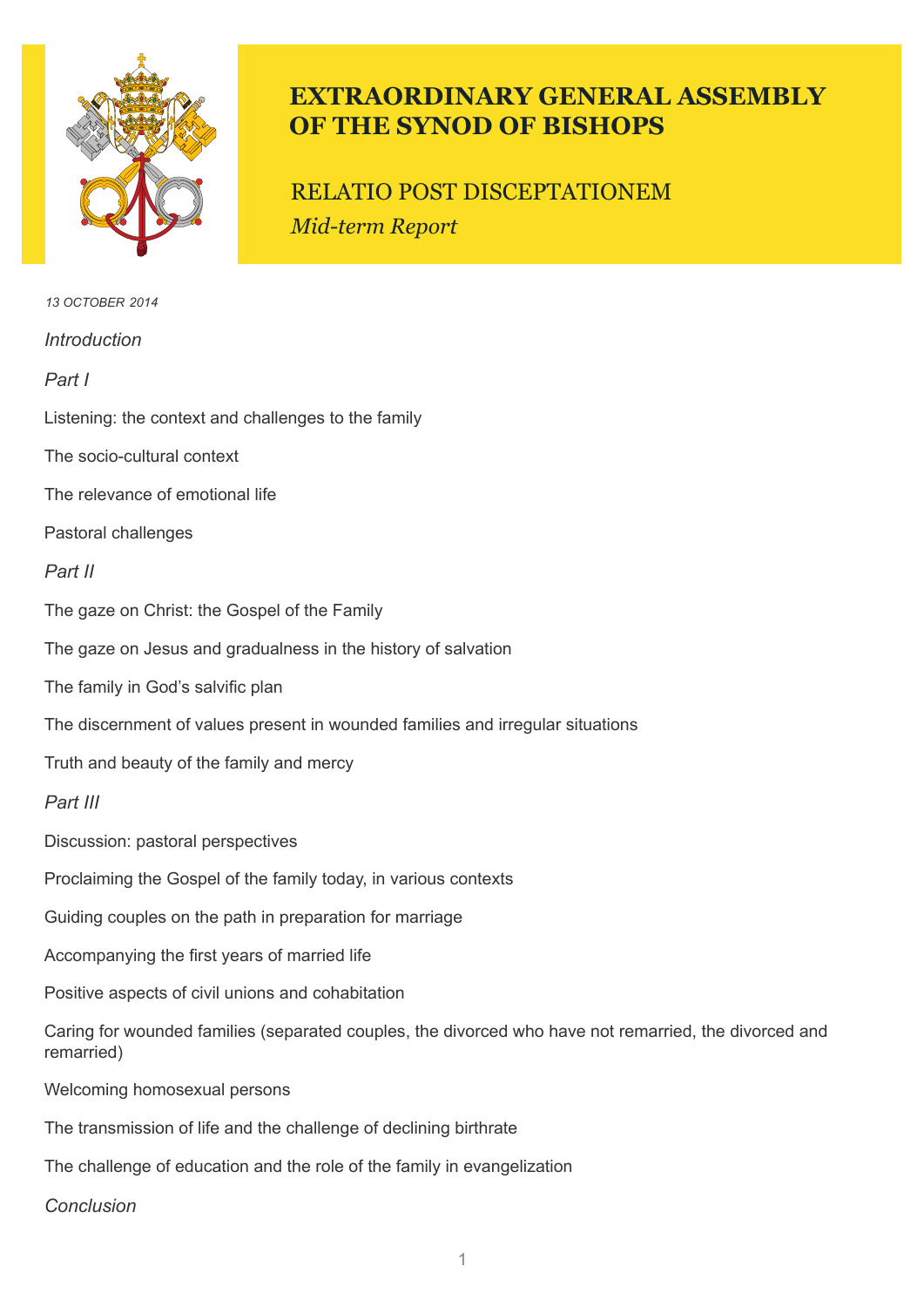## **Introduction**

During the prayer vigil held in St Peter's Square on 4 October 2014 in preparation for the Synod on the family, Pope Francis evoked the centrality of the experience of family in all lives, in a simple and concrete manner: "Evening falls on our assembly. It is the hour at which one willingly returns home to meet at the same table, in the depth of affection, of the good that has been done and received, of the encounters which warm the heart and make it grow, good wine which hastens the unending feast in the days of man. It is also the weightiest hour for one who finds himself face to face with his own loneliness, in the bitter twilight of shattered dreams and broken plans; how many people trudge through the day in the blind alley of resignation, of abandonment, even resentment: in how many homes the wine of joy has been less plentiful, and therefore, also the zest the very wisdom — for life […]. Let us make our prayer heard for one another this evening, a prayer for all".

The source of joys and trials, of deep affections and relations – at times wounded – the family is truly a "school of humanity" ("Familia schola quaedam uberioris humanitatis est", Vatican Council II, Constitution on the Church in the Modern World, Gaudium et Spes, 52), of which we are in great need. Despite the many signs of crisis in the institution of the family in various contexts of the "global village", the desire for family remains alive, especially among the young, and is at the root of the Church's need to proclaim tirelessly and with profound conviction the "Gospel of the family" entrusted to her with the revelation of God's love in Jesus Christ.

The Bishop of Rome called upon the Synod of Bishops to reflect upon the situation of the family, decisive and valuable, in its Extraordinary General Assembly of October 2014, a reflection which will then be pursued in greater depth in the Ordinary General Assembly scheduled to take place in October 2015, as well as during the full intervening year between the two synodal events. "The convenire in unum around the Bishop of Rome is already an event of grace, in which episcopal collegiality is made manifest in a path of spiritual and pastoral discernment": thus Pope Francis described the synodal experience, indicating its tasks in the dual process of listening to the signs of God and the history of mankind and in the resulting dual and unique fidelity.

In the light of the same discourse we have gathered together the results of our reflections and our dialogues in the following three parts: listening, to look at the situation of the family today, in the complexity of its light and shade; looking, our gaze fixed on Christ, to re-evaluate with renewed freshness and enthusiasm what the revelation transmitted in the faith of the Church tells us about the beauty and dignity of the family; and discussion in the light of the Lord Jesus to discern the ways in which the Church and society can renew their commitment to the family.

## **PART I**

*Listening: the context and challenges to the family*

### **The socio-cultural context**

Anthropological and cultural change today influences all aspects of life and requires an analytic and diversified approach, able to discern the positive forms of individual freedom. It is necessary to be aware of the growing danger represented by an exasperated individualism that distorts family bonds and ends up considering each component of the family as an isolated unit, leading in some cases to the prevalence of an idea of the subject formed according to his or her own wishes, which are assumed as absolute.

The most difficult test for families in our time is often solitude, which destroys and gives rise to a general sensation of impotence in relation to the socio-economic situation that often ends up crushing them. This is due to growing precariousness in the workplace that is often experienced as a nightmare, or due to heavy taxation that certainly does not encourage young people to marriage.

Some cultural and religious contexts pose particular challenges. In African societies the practice of polygamy remains, along with, in some traditional contexts, the custom of "marriage in stages". In other contexts the practice of "arranged marriages" persists. In countries in which Catholicism is a minority religion, there are many mixed marriages with all the difficulties that these may lead to in terms of legal form, the education of children and mutual respect from the point of view of religious freedom, but also with the great potential that derives from the encounter between the differences in faith that these stories of family life present. In many contexts, and not only in the West, the practice of cohabitation before marriage, or indeed cohabitation not orientated towards assuming the form of an institutional bond, is increasingly widespread.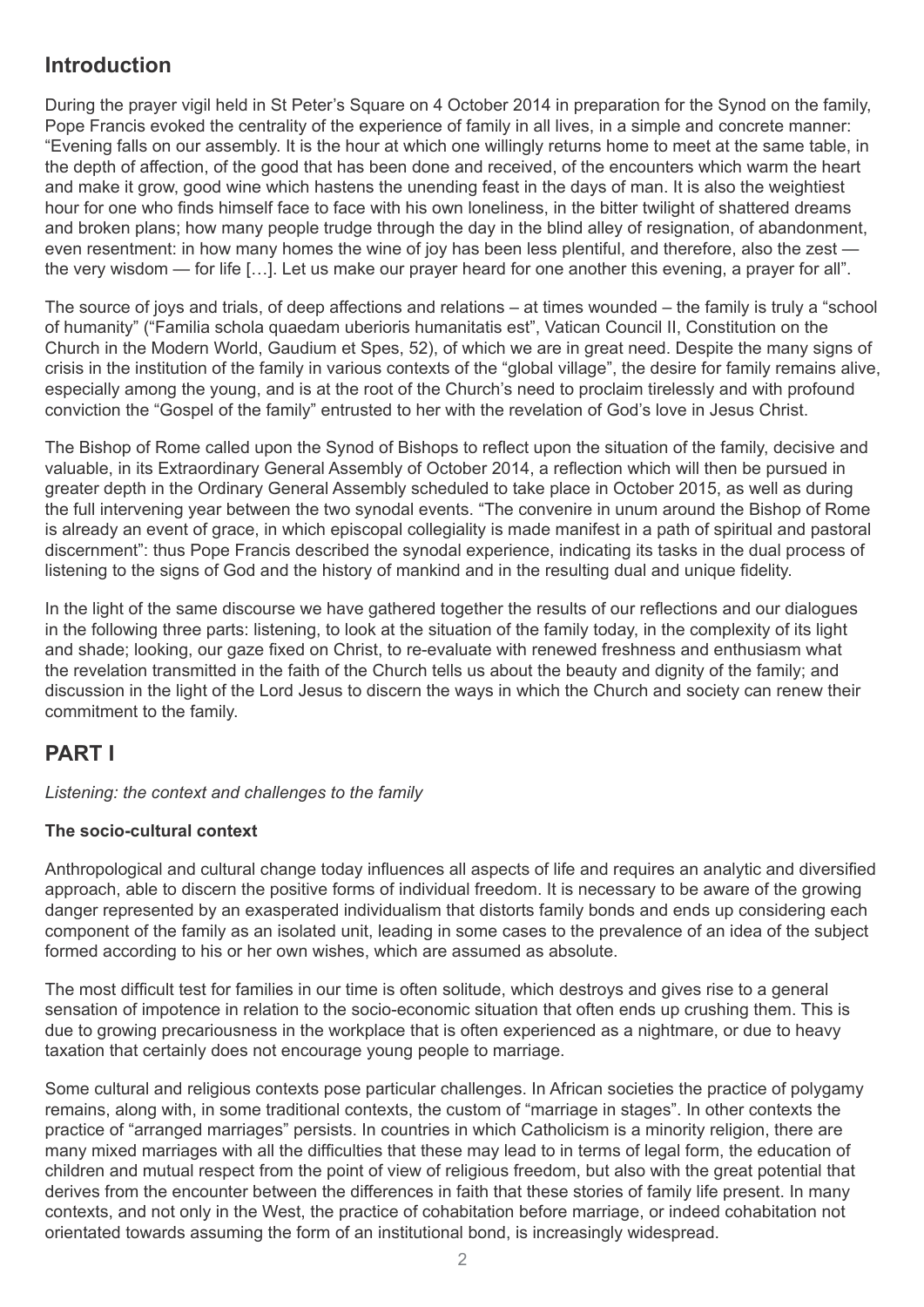Many children are born outside marriage, especially in certain countries, and there are many who subsequently grow up with just one of their parents or in an enlarged or reconstituted family context. The number of divorces is growing and it is not rare to encounter cases in which decisions are taken solely on the basis of economic factors. The condition of women still needs to be defended and promoted, as situations of violence within the family are not rare. Children are frequently the object of contention between parents, and are the true victims of family breakdown. Societies riven by violence due to war, terrorism or the presence of organized crime experience deteriorating family situations. Furthermore, migration is another sign of the times, to be faced and understood in terms of the burden of consequences for family life.

#### **The relevance of emotional life**

Faced with the social framework outlined above, a greater need is encountered among individuals to take care of themselves, to know their inner being, and to live in greater harmony with their emotions and sentiments, seeking a relational quality in emotional life. In the same way, it is possible to encounter a widespread desire for family accompanied by the search for oneself. But how can this attention to the care for oneself be cultivated and maintained, alongside this desire for family? This is a great challenge for the Church too. The danger of individualism and the risk of living selfishly are significant.

Today's world appears to promote limitless affectivity, seeking to explore all its aspects, including the most complex. Indeed, the question of emotional fragility is very current: a narcissistic, unstable or changeable affectivity do not always help greater maturity to be reached. In this context, couples are often uncertain and hesitant, struggling to find ways to grow. Many tend to remain in the early stages of emotional and sexual life. The crisis in the couple destabilizes the family and may lead, through separations and divorce, to serious consequences for adults, children and society as a whole, weakening the individual and social bonds. The decline in population not only creates a situation in which the alternation of generations is no longer assured, but over time also risks leading to economic impoverishment and a loss of hope in the future.

#### **Pastoral challenges**

In this context the Church is aware of the need to offer a meaningful word of hope. It is necessary to set out from the conviction that man comes from God and that, therefore, a reflection able to reframe the great questions on the meaning of human existence, may find fertile ground in humanity's most profound expectations. The great values of marriage and the Christian family correspond to the search that distinguishes human existence even in a time marked by individualism and hedonism. It is necessary to accept people in their concrete being, to know how to support their search, to encourage the wish for God and the will to feel fully part of the Church, also on the part of those who have experienced failure or find themselves in the most diverse situations. This requires that the doctrine of the faith, the basic content of which should be made increasingly better known, be proposed alongside with mercy.

### **PART II**

#### *The gaze upon Christ: the Gospel of the Family*

#### **The gaze upon Jesus and gradualness in the history of salvation**

In order to "walk among contemporary challenges, the decisive condition is to maintain a fixed gaze on Jesus Christ, to pause in contemplation and in adoration of His Face. ... Indeed, every time we return to the source of the Christian experience, new paths and undreamed of possibilities open up" (Pope Francis, Address of 4 October 2014). Jesus looked upon the women and the men he met with love and tenderness, accompanying their steps with patience and mercy, in proclaiming the demands of the Kingdom of God.

From the moment that the order of creation is determined by orientation towards Christ, it becomes necessary to distinguish without separating the various levels through which God communicates the grace of the covenant to humanity. Through the law of gradualness (cf. Familiaris Consortio, 34), typical of divine pedagogy, this means interpreting the nuptial covenant in terms of continuity and novelty, in the order of creation and in that of redemption.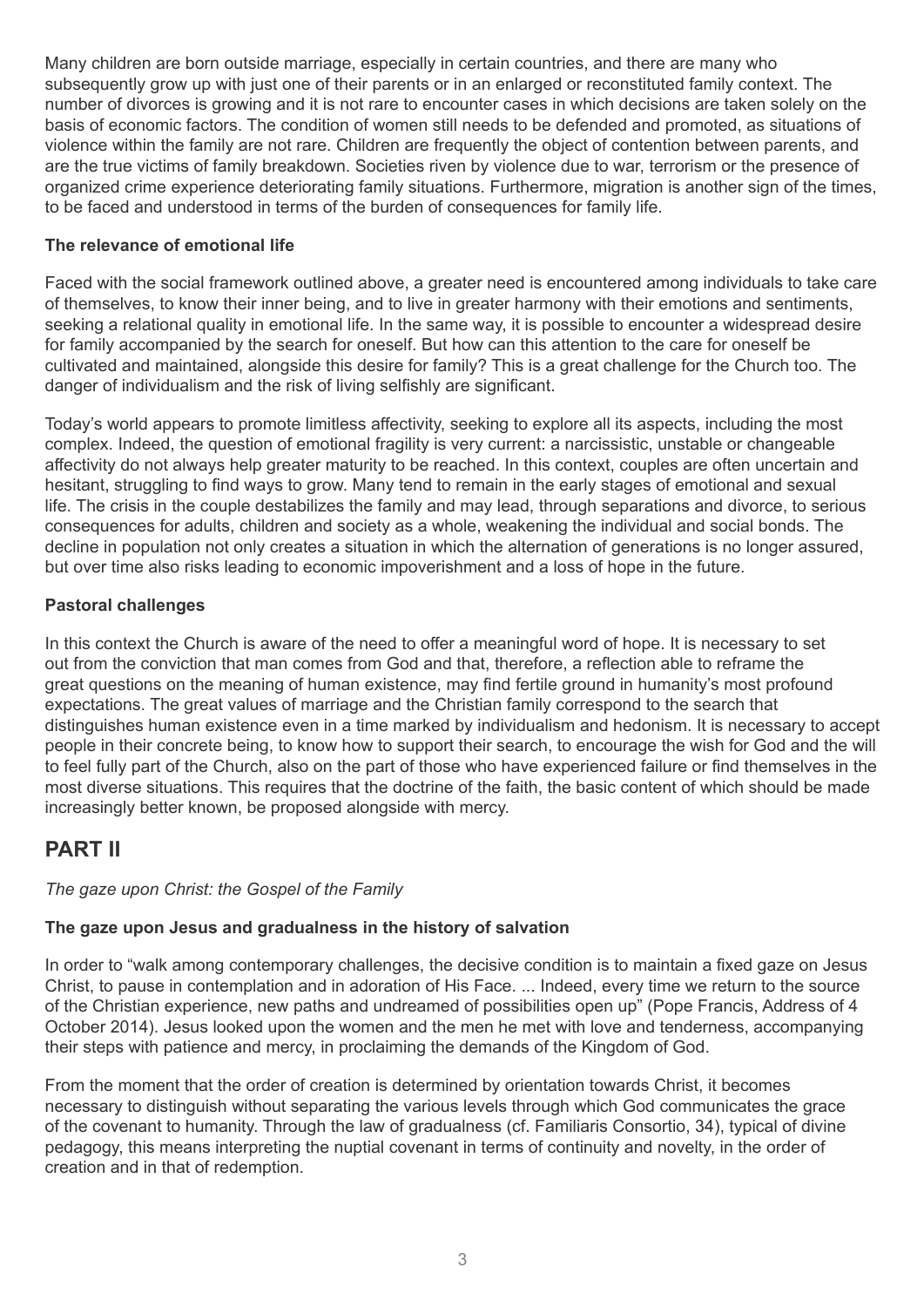Jesus Himself, referring to the primordial plan for the human couple, reaffirms the indissoluble union between man and woman, while understanding that "Moses permitted you to divorce your wives because your hearts were hard. But it was not this way from the beginning" (Mt 19,8). In this way, He shows how divine condescension always accompanies the path of humanity, directing it towards its new beginning, not without passing through the cross.

#### **The family in God's salvific plan**

Since, by their commitment to mutual acceptance and with the grace of Christ couples promise fidelity to one another and openness to life, they acknowledge as constitutive elements of marriage the gifts God offers them, taking their mutual responsability seriously, in His name and before the Church. Now, in faith it is possible to assume the goods of marriage as commitments best maintained with the help of the grace of the sacrament. God consecrates love between spouses and confirms its indissolubility, offering them help in living in fidelity and openness to life. Therefore, the gaze of the Church turns not only to the couple, but to the family.

We are able to distinguish three fundamental phases in the divine plan for the family: the family of origins, when God the creator instituted the primordial marriage between Adam and Eve, as a solid foundation for the family: he created them male and female (cg. Gn 1,24-31; 2,4b); the historic family, wounded by sin (cf. Gn 3) and the family redeemed by Christ (cf. Eph 5,21-32), in the image of the Holy Trinity, the mystery from which every true love springs. The sponsal covenant, inaugurated in creation and revealed in the history of God and Israel, reaches its fullest expression with Christ in the Church.

#### **The discernment of values present in wounded families and in irregular situations**

In considering the principle of gradualness in the divine salvific plan, one asks what possibilities are given to married couples who experience the failure of their marriage, or rather how it is possible to offer them Christ's help through the ministry of the Church. In this respect, a significant hermeneutic key comes from the teaching of Vatican Council II, which, while it affirms that "although many elements of sanctification and of truth are found outside of its visible structure ... these elements, as gifts belonging to the Church of Christ, are forces impelling toward Catholic unity" (Lumen Gentium, 8).

In this light, the value and consistency of natural marriage must first be emphasized. Some ask whether the sacramental fullness of marriage does not exclude the possibility of recognizing positive elements even the imperfect forms that may be found outside this nuptial situation, which are in any case ordered in relation to it. The doctrine of levels of communion, formulated by Vatican Council II, confirms the vision of a structured way of participating in the Mysterium Ecclesiae by baptized persons.

In the same, perspective, that we may consider inclusive, the Council opens up the horizon for appreciating the positive elements present in other religions (cf. Nostra Aetate, 2) and cultures, despite their limits and their insufficiencies (cf. Redemptoris Missio, 55). Indeed, looking at the human wisdom present in these, the Church learns how the family is universally considered as the necessary and fruitful form of human cohabitation. In this sense, the order of creation, in which the Christian vision of the family is rooted, unfolds historically, in different cultural and geographical expressions.

Realizing the need, therefore, for spiritual discernment with regard to cohabitation, civil marriages and divorced and remarried persons, it is the task of the Church to recognize those seeds of the Word that have spread beyond its visible and sacramental boundaries. Following the expansive gaze of Christ, whose light illuminates every man (cf. Jn 1,9; cf. Gaudium et Spes, 22), the Church turns respectfully to those who participate in her life in an incomplete and imperfect way, appreciating the positive values they contain rather than their limitations and shortcomings.

#### **Truth and beauty of the family and mercy**

The Gospel of the family, while it shines in the witness of many families who live coherently their fidelity to the sacrament, with their mature fruits of authentic daily sanctity must also nurture those seeds that are yet to mature, and must care for those trees that have dried up and wish not to be neglected.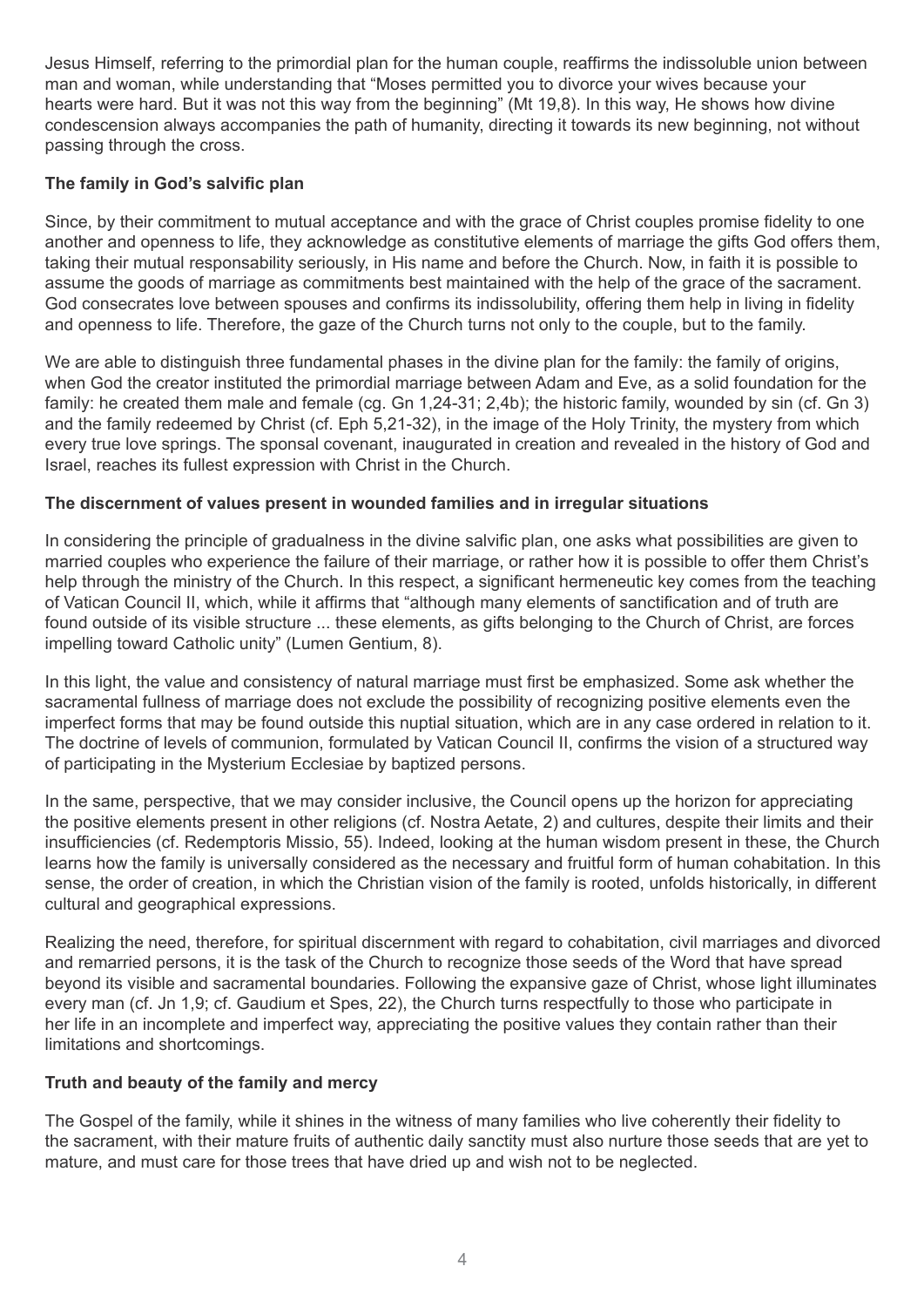In this respect, a new dimension of today's family pastoral consists of accepting the reality of civil marriage and also cohabitation, taking into account the due differences. Indeed, when a union reaches a notable level of stability through a public bond, is characterized by deep affection, responsibility with regard to offspring, and capacity to withstand tests, it may be seen as a germ to be accompanied in development towards the sacrament of marriage. Very often, however, cohabitation is established not with a view to a possible future marriage, but rather without any intention of establishing an institutionally-recognized relationship.

Imitating Jesus' merciful gaze, the Church must accompany her most fragile sons and daughters, marked by wounded and lost love, with attention and care, restoring trust and hope to them like the light of a beacon in a port, or a torch carried among the people to light the way for those who are lost or find themselves in the midst of the storm.

### **Part III**

*The discussion: pastoral perspectives*

#### **Proclaiming the Gospel of the family today, in various contexts**

The Synod dialog has allowed an agreement on some of the more urgent pastoral needs to be entrusted to being made concrete in the individual local Churches, in communion cum Petro et sub Petro.

The announcement of the Gospel of the family is an urgent issue for the new evangelization. The Church has to carry this out with the tenderness of a mother and the clarity of a teacher (cf. Eph 4,15), in fidelity to the merciful kenosi of Christ. The truth is incarnated in human fragility not to condemn it, but to cure it.

Evangelizing is the shared responsibility of all God's people, each according to his or her own ministry and charism. Without the joyous testimony of spouses and families, the announcement, even if correct, risks being misunderstood or submerged by the ocean of words that is a characteristic of our society (cf. Novo Millennio Ineunte, 50). On various occasions the Synodal Fathers underlined that Catholic families are called upon themselves to be the active subjects of all the pastoral of the family.

It will be decisive to highlight the primacy of grace, and therefore of the possibilities that the Spirit gives in the sacrament. This is about letting it be known that the Gospel of the family is a joy that «fills the hearts and lives», because in Christ we are «set free from sin, sorrow, inner emptiness, and loneliness» (Evangelii Gaudium, 1). In the light of the parable of the sower (cf. Mt 13,3), our task is to cooperate in the sowing: the rest is God's work. We must not forget that the Church that preaches about the family is a sign of contradiction.

For this reason, what is required is a missionary conversion: it is necessary not to stop at an announcement that is merely theoretical and has nothing to do with people's real problems. It must not be forgotten that the crisis of faith has led to a crisis in matrimony and the family and, as a result, the transmission of faith from parents to children has often been interrupted. Confronted by a strong faith, the imposition of certain cultural perspectives that weaken the family is of no importance.

Conversion has, above all, to be that of language so that this might prove to be effectively meaningful. The announcement is about letting it be experienced that the Gospel of the family is the response to the deepest expectations of a person: to his or her dignity and its full realization in reciprocity and communion. This is not merely about presenting a set of regulations but about putting forward values, responding to the need of those who find themselves today even in the most secularized countries.

The indispensable biblical-theological study is to be accompanied by dialog, at all levels. Many insisted on a more positive approach to the riches contained in diverse religious experiences, while not being blind to the difficulties. In the diverse cultural realities the possibilities should first be grasped and in the light of them the limits and radicalizations should be rejected.

Christian marriage cannot only be considered as a cultural tradition or social obligation, but has to be a vocational decision taken with the proper preparation in an itinerary of faith, with mature discernment. This is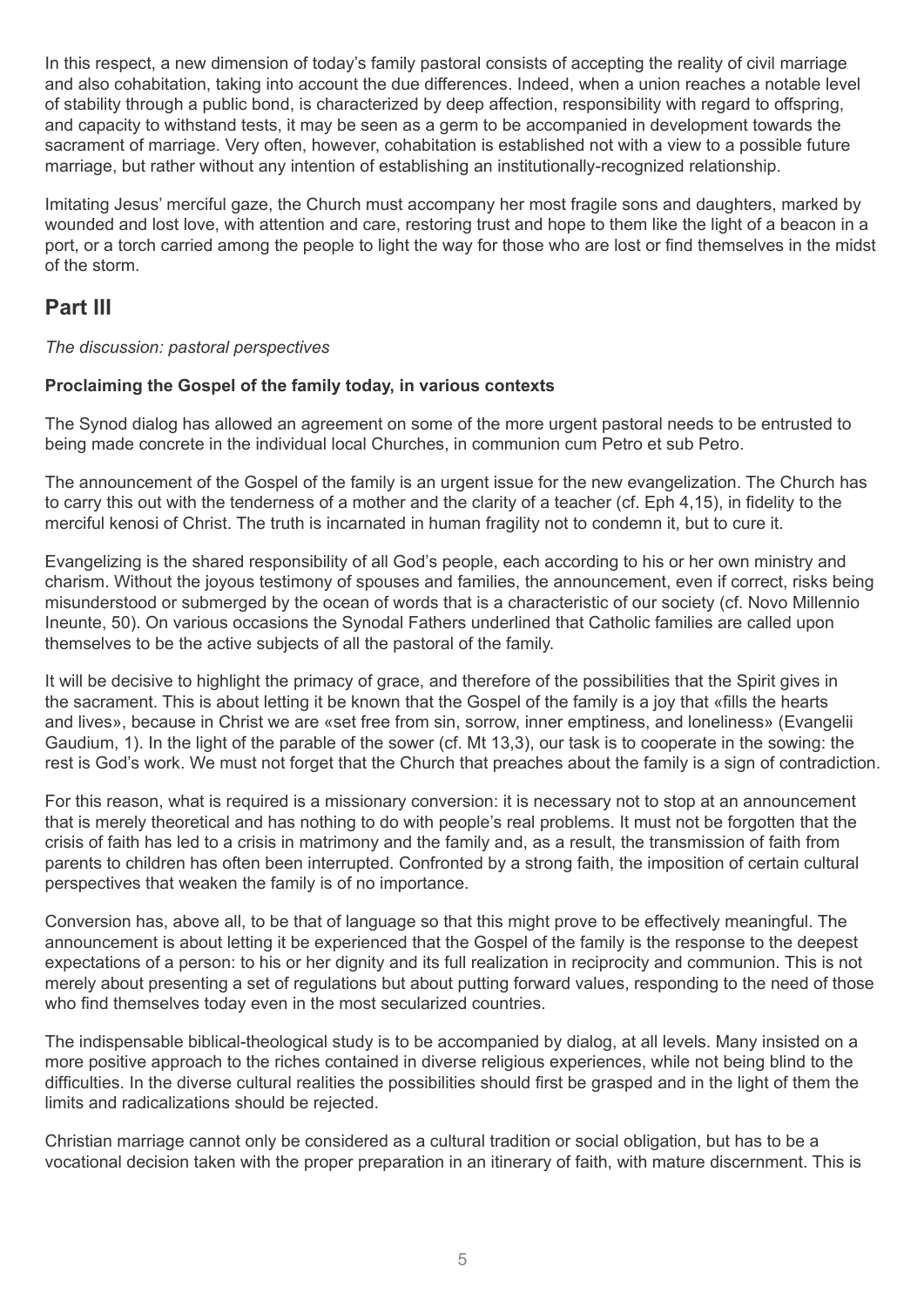not about creating difficulties and complicating the cycles of formation, but of going deeply into the issue and not being content with theoretical meetings or general orientations.

The need was jointly referred to for a conversion of all pastoral practices from the perspective of the family, overcoming the individualistic points of view that still characterize it. This is why there was a repeated insistence on renewing in this light the training of presbyters and other pastoral operators, through a greater involvement of the families themselves.

In the same way, the necessity was underlined for an evangelization that denounces clearly the cultural, social and economic factors, for example, the excessive room given to market logic, that prevents an authentic family life, leading to discrimination, poverty, exclusion, and violence. For this reason a dialog and cooperation has to be developed with the social structures, and lay people who are involved in cultural and socio-political fields should be encouraged.

#### **Guiding couples on the path in preparation for marriage**

The complex social reality and the changes that the family is called on today to deal with require a greater undertaking from the whole Christian community for the preparation of those who are about to be married. As regards this necessity the Synodal Fathers agreed to underline the need for a greater involvement of the entire community privileging the testimony of the families themselves, as well as a rooting of the preparation for marriage in the path of Christian initiation, underlining the connection between marriage and the other sacraments. In the same way, the necessity was highlighted for specific programs for preparation for marriage that are a true experience of participation in the ecclesial life and that study closely the diverse aspects of family life.

#### **Accompanying the early years of married life**

The early years of marriage are a vital and delicate period during which couples grow in the awareness of the challenges and meaning of matrimony. Thus the need for a pastoral accompaniment that goes beyond the celebration of the sacrament. Of great importance in this pastoral is the presence of experienced couples. The parish is considered the ideal place for expert couples to place themselves at the disposal of younger ones. Couples need to be encouraged towards a fundamental welcome of the great gift of children. The importance of family spirituality and prayer needs to be underlined, encouraging couples to meet regularly to promote the growth of the spiritual life and solidarity in the concrete demands of life. Meaningful liturgies, devotional practices and the Eucharist celebrated for families, were mentioned as vital in favoring evangelization through the family.

#### **Positive aspects of civil unions and cohabitation**

A new sensitivity in today's pastoral consists in grasping the positive reality of civil weddings and, having pointed out our differences, of cohabitation. It is necessary that in the ecclesial proposal, while clearly presenting the ideal, we also indicate the constructive elements in those situations that do not yet or no longer correspond to that ideal.

It was also noted that in many countries an "an increasing number live together ad experimentum, in unions which have not been religiously or civilly recognized" (Instrumentum Laboris, 81). In Africa this occurs especially in traditional marriages, agreed between families and often celebrated in different stages. Faced by these situations, the Church is called on to be "the house of the Father, with doors always wide open […] where there is a place for everyone, with all their problems" (Evangelii Gaudium, 47) and to move towards those who feel the need to take up again their path of faith, even if it is not possible to celebrate a religious marriage.

In the West as well there is an increasingly large number of those who, having lived together for a long period of time, ask to be married in the Church. Simple cohabitation is often a choice inspired by a general attitude, which is opposed to institutions and definitive undertakings, but also while waiting for a secure existence (a steady job and income). In other countries common-law marriages are very numerous, not because of a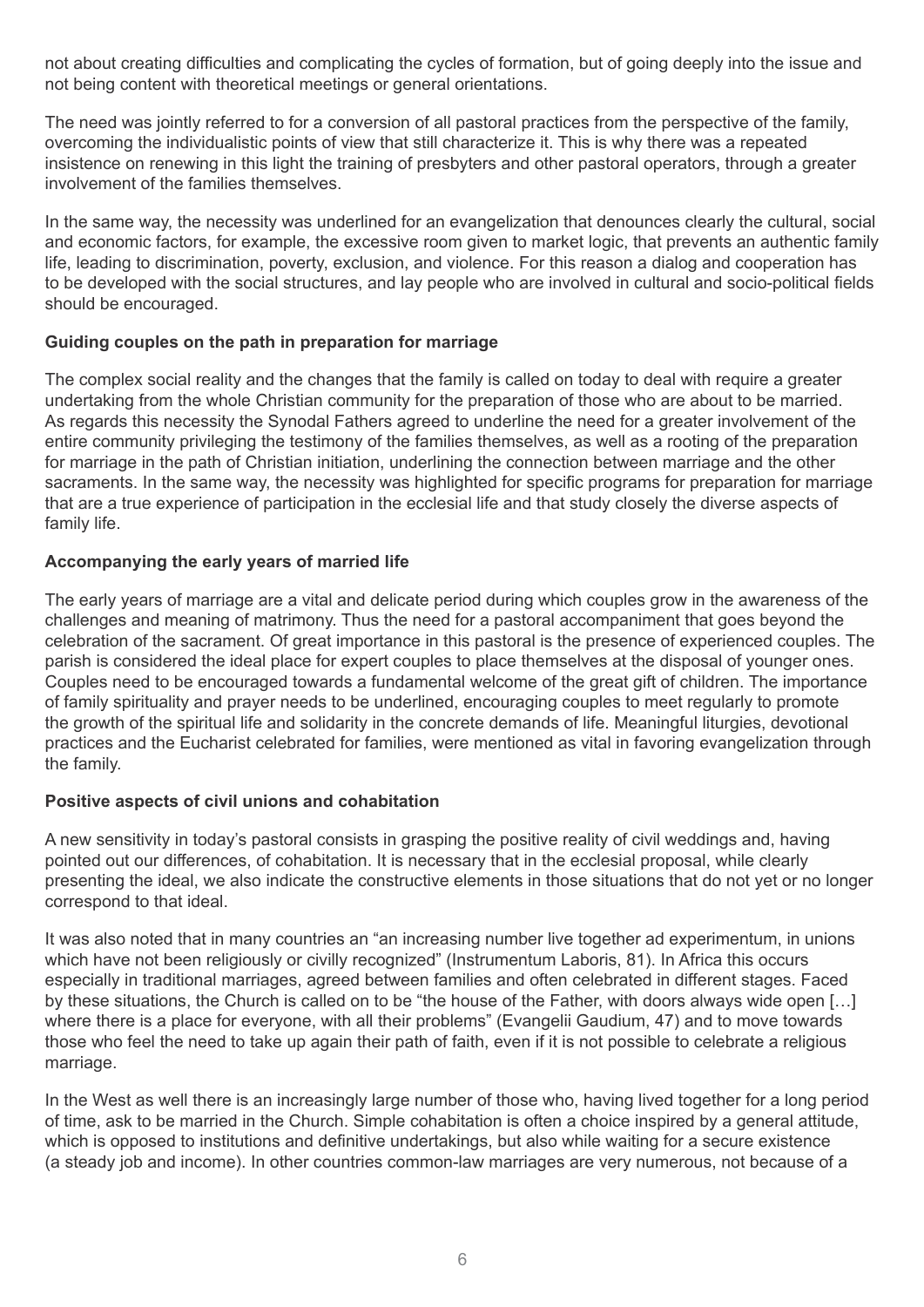rejection of Christian values as regards the family and matrimony, but, above all, because getting married is a luxury, so that material poverty encourages people to live in common-law marriages. Furthermore in such unions it is possible to grasp authentic family values or at least the wish for them. Pastoral accompaniment should always start from these positive aspects.

All these situations have to be dealt with in a constructive manner, seeking to transform them into opportunities to walk towards the fullness of marriage and the family in the light of the Gospel. They need to be welcomed and accompanied with patience and delicacy. With a view to this, the attractive testimony of authentic Christian families is important, as subjects for the evangelization of the family.

#### **Caring for wounded families (the separated, the divorced who have not remarried, the divorced who have remarried)**

What rang out clearly in the Synod was the necessity for courageous pastoral choices. Reconfirming forcefully the fidelity to the Gospel of the family, the Synodal Fathers, felt the urgent need for new pastoral paths, that begin with the effective reality of familial fragilities, recognizing that they, more often than not, are more "endured" than freely chosen. These are situations that are diverse because of personal as well as cultural and socio-economic factors. It is not wise to think of unique solutions or those inspired by a logic of "all or nothing". The dialog and meeting that took place in the Synod will have to continue in the local Churches, involving their various components, in such a way that the perspectives that have been drawn up might find their full maturation in the work of the next Ordinary General Assembly. The guidance of the Spirit, constantly invoked, will allow all God's people to live the fidelity to the Gospel of the family as a merciful caring for all situations of fragility.

Each damaged family first of all should be listened to with respect and love, becoming companions on the journey as Christ did with the disciples of the road to Emmaus. In a particular way the words of Pope Francis apply in these situations: «The Church will have to initiate everyone – priests, religious and laity – into this "art of accompaniment", which teaches us to remove our sandals before the sacred ground of the other (cf. Es 3,5). The pace of this accompaniment must be steady and reassuring, reflecting our closeness and our compassionate gaze which also heals, liberates and encourages growth in the Christian life» (Evangelii Gaudium, 169).

Such discernment is indispensable for the separated and divorced. What needs to be respected above all is the suffering of those who have endured separation and divorce unjustly. The forgiveness for the injustice endured is not easy, but it is a journey that grace makes possible. In the same way it needs to be always underlined that it is indispensable to assume in a faithful and constructive way the consequences of separation or divorce on the children: they must not become an "object" to be fought over and the most suitable means need to be sought so that they can get over the trauma of the family break-up and grow up in the most serene way possible.

Various Fathers underlined the necessity to make the recognition of cases of nullity more accessible and flexible. Among the propositions were the abandonment of the need for the double conforming sentence; the possibility of establishing an administrative means under the responsibility of the diocesan bishop; a summary process to be used in cases of clear nullity. According to authoritative propositions, the possibility should then be considered of giving weight to the faith of those about to be married in terms of the validity of the sacrament of marriage. It needs to emphasized that in all these cases it is about the ascertaining of the truth over the validity of the obstacle.

As regards matrimonial suits, the speeding-up of the procedure, requested by many, as well as the preparation of a sufficient number of operators, clerics and lay people, dedicating themselves to this, requires an increase in the responsibilities of the diocesan bishop, who in his diocese might charge a specially trained priest who would be able to offer the parties advice on the validity of their marriage.

Divorced people who have not remarried should be invited to find in the Eucharist the nourishment they need to sustain them in their state. The local community and pastors have to accompany these people with solicitude, particularly when there are children involved or they find themselves in a serious situation of poverty.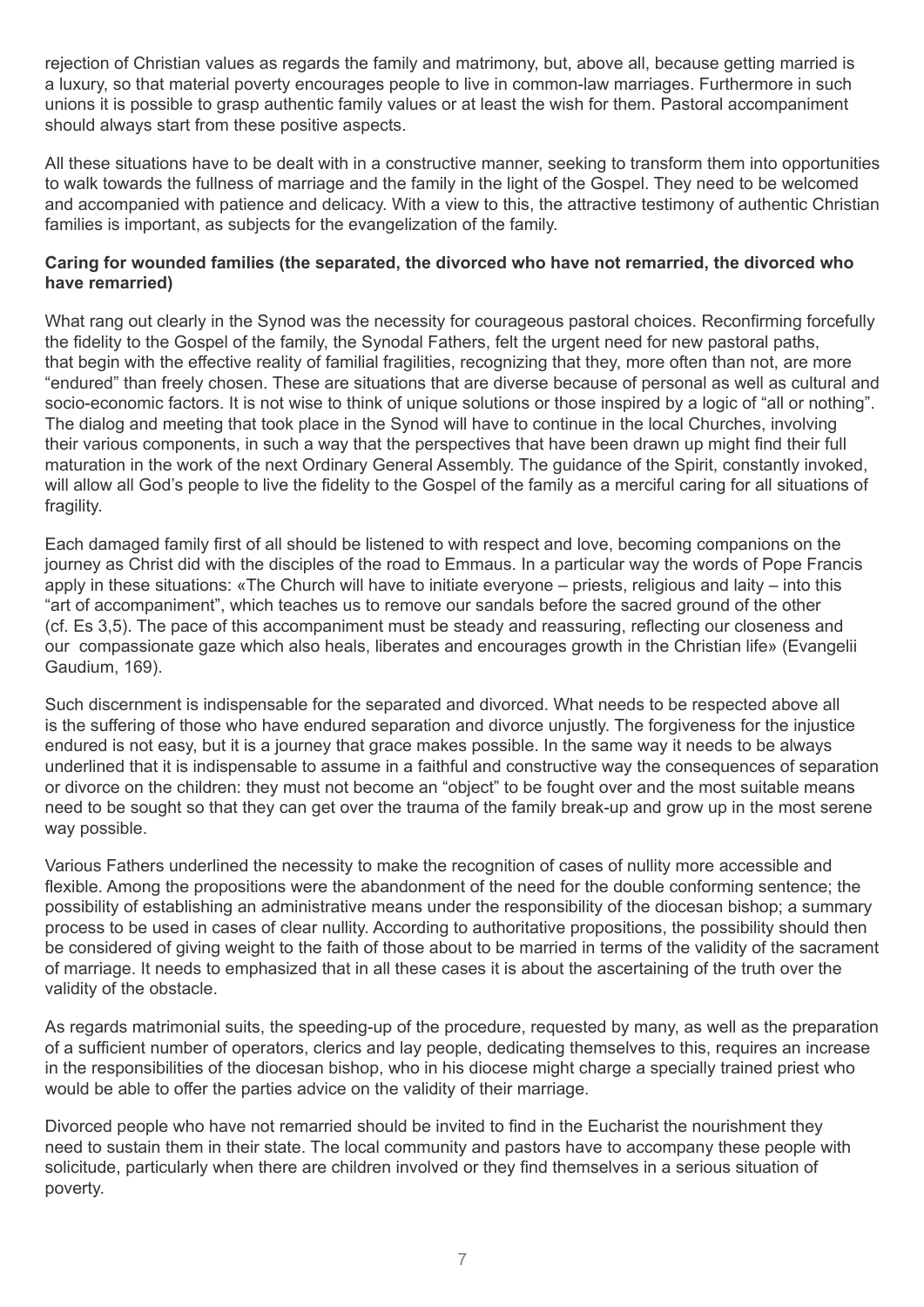In the same way the situation of the divorced who have remarried demands a careful discernment and an accompaniment full of respect, avoiding any language or behavior that might make them feel discriminated against. For the Christian community looking after them is not a weakening of its faith and its testimony to the indissolubility of marriage, but rather it expresses precisely its charity in its caring.

As regards the possibility of partaking of the sacraments of Penance and the Eucharist, some argued in favor of the present regulations because of their theological foundation, others were in favor of a greater opening on very precise conditions when dealing with situations that cannot be resolved without creating new injustices and suffering. For some, partaking of the sacraments might occur were it preceded by a penitential path – under the responsibility of the diocesan bishop –, and with a clear undertaking in favor of the children. This would not be a general possibility, but the fruit of a discernment applied on a case-by-case basis, according to a law of gradualness, that takes into consideration the distinction between state of sin, state of grace and the attenuating circumstances.

Suggesting limiting themselves to only "spiritual communion" was questioned by more than a few Synodal Fathers: if spiritual communion is possible, why not allow them to partake in the sacrament? As a result a greater theological study was requested starting with the links between the sacrament of marriage and the Eucharist in relation to the Church-sacrament. In the same way, the moral dimension of the problem requires further consideration, listening to and illuminating the consciences of spouses.

The problems relative to mixed marriages were frequently raised in the interventions of the Synodal Fathers. The differences in the matrimonial regulations of the Orthodox Churches creates serious problems in certain contexts to which have to be found suitable responses in communion with the Pope. The same applies to interreligious marriages.

#### **Welcoming homosexual persons**

Homosexuals have gifts and qualities to offer to the Christian community: are we capable of welcoming these people, guaranteeing to them a fraternal space in our communities? Often they wish to encounter a Church that offers them a welcoming home. Are our communities capable of providing that, accepting and valuing their sexual orientation, without compromising Catholic doctrine on the family and matrimony?

The question of homosexuality leads to a serious reflection on how to elaborate realistic paths of affective growth and human and evangelical maturity integrating the sexual dimension: it appears therefore as an important educative challenge. The Church furthermore affirms that unions between people of the same sex cannot be considered on the same footing as matrimony between man and woman. Nor is it acceptable that pressure be brought to bear on pastors or that international bodies make financial aid dependent on the introduction of regulations inspired by gender ideology.

Without denying the moral problems connected to homosexual unions it has to be noted that there are cases in which mutual aid to the point of sacrifice constitutes a precious support in the life of the partners. Furthermore, the Church pays special attention to the children who live with couples of the same sex, emphasizing that the needs and rights of the little ones must always be given priority.

#### **The transmission of life and the challenge of the declining birthrate**

It is not difficult to notice the spread of a mentality that reduces the generation of life to a variable of an individual's or a couple's plans. Economic factors sometimes have enough weight to contribute to the sharp drop in the birthrate which weakens the social fabric, compromising the relationship between generations and rendering the view of the future less certain. Being open to life is an intrinsic requirement of married love.

Probably here as well what is required is a realistic language that is able to start from listening to people and acknowledging the beauty and truth of an unconditional opening to life as that which human life requires to be lived to its fullest. It is on this base that we can rest an appropriate teaching regarding natural methods, which allow the living in a harmonious and aware way of the communication between spouses, in all its dimensions, along with generative responsibility. In this light, we should go back to the message of the Encyclical Humanae